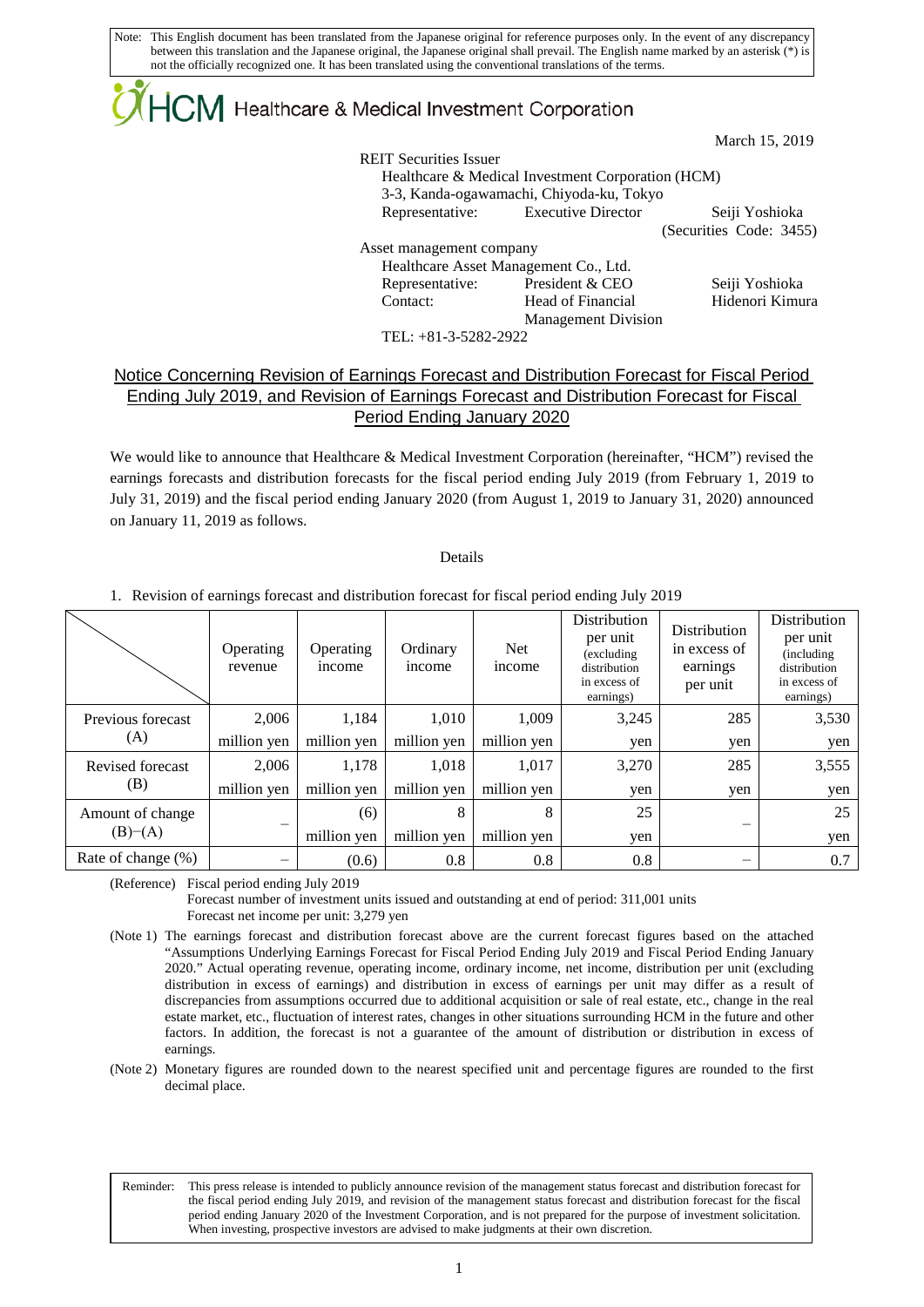## Healthcare & Medical Investment Corporation

2. Revision of earnings forecast and distribution forecast for fiscal period ending January 2020

|                             | Operating<br>revenue | Operating<br><i>n</i> come | Ordinary<br>income | <b>Net</b><br><i>ncome</i> | Distribution<br>per unit<br>(excluding<br>distribution<br>in excess of<br>earnings) | Distribution<br>in excess of<br>earnings<br>per unit | Distribution<br>per unit<br>(including)<br>distribution<br>in excess of<br>earnings) |
|-----------------------------|----------------------|----------------------------|--------------------|----------------------------|-------------------------------------------------------------------------------------|------------------------------------------------------|--------------------------------------------------------------------------------------|
| Previous forecast<br>(A)    | 2.006                | 1,106                      | 929                | 928                        | 2,987                                                                               | 283                                                  | 3,270                                                                                |
|                             | million yen          | million yen                | million yen        | million yen                | yen                                                                                 | yen                                                  | yen                                                                                  |
| Revised forecast<br>(B)     | 2.006                | 1,101                      | 939                | 938                        | 3,017                                                                               | 285                                                  | 3,302                                                                                |
|                             | million yen          | million yen                | million yen        | million yen                | yen                                                                                 | yen                                                  | yen                                                                                  |
| Amount of change<br>(B)–(A) |                      | (5)                        | 9                  | 9                          | 30                                                                                  | $\overline{2}$                                       | 32                                                                                   |
|                             |                      | million yen                | million yen        | million yen                | yen                                                                                 | ven                                                  | yen                                                                                  |
| Rate of change (%)          |                      | (0.5)                      | 1.0                | 1.0                        | 1.0                                                                                 | 0.7                                                  | 1.0                                                                                  |

(Reference) Fiscal period ending January 2020

Forecast number of investment units issued and outstanding at end of period: 311,001 units Forecast net income per unit: 3,017 yen

- (Note 1) The earnings forecast and distribution forecast above are the current forecast figures based on the attached "Assumptions Underlying Earnings Forecast for Fiscal Period Ending July 2019 and Fiscal Period Ending January 2020." Actual operating revenue, operating income, ordinary income, net income, distribution per unit (excluding distribution in excess of earnings) and distribution in excess of earnings per unit may differ as a result of discrepancies from assumptions occurred due to additional acquisition or sale of real estate, etc., change in the real estate market, etc., fluctuation of interest rates, changes in other situations surrounding HCM in the future and other factors. In addition, the forecast is not a guarantee of the amount of distribution or distribution in excess of earnings.
- (Note 2)Monetary figures are rounded down to the nearest specified unit and percentage figures are rounded to the first decimal place.

## 3. Reason for revision and announcement

The assumptions underlying earnings forecasts and distribution forecasts for the fiscal period ending July 2019 and the fiscal period ending January 2020 announced on January 11, 2019 have changed as a result of determination of amount of funds borrowed and interest rate concerning the borrowing of funds announced in "Notice Concerning Borrowing of Funds (Change in Amount of Funds Borrowed, Cancellation of Borrowing and Determination of Interest Rate) and Conclusion of Interest Rate Swap Agreement" dated January 30, 2019 as well as other forecasts reviewed in the compilation work for the financial statements for the fiscal period ended January 2019. Accordingly, the forecasts for the fiscal period ending July 2019 and the fiscal period ending January 2020 have been revised.

\* This material will be distributed to the Kabuto Club, Press Club of MLIT and Construction Trade Journal Press Club of MLIT.

\* Website of HCM[: http://www.hcm3455.co.jp/en/](http://www.hcm3455.co.jp/en/)

L

Reminder: This press release is intended to publicly announce revision of the management status forecast and distribution forecast for the fiscal period ending July 2019, and revision of the management status forecast and distribution forecast for the fiscal period ending January 2020 of the Investment Corporation, and is not prepared for the purpose of investment solicitation. When investing, prospective investors are advised to make judgments at their own discretion.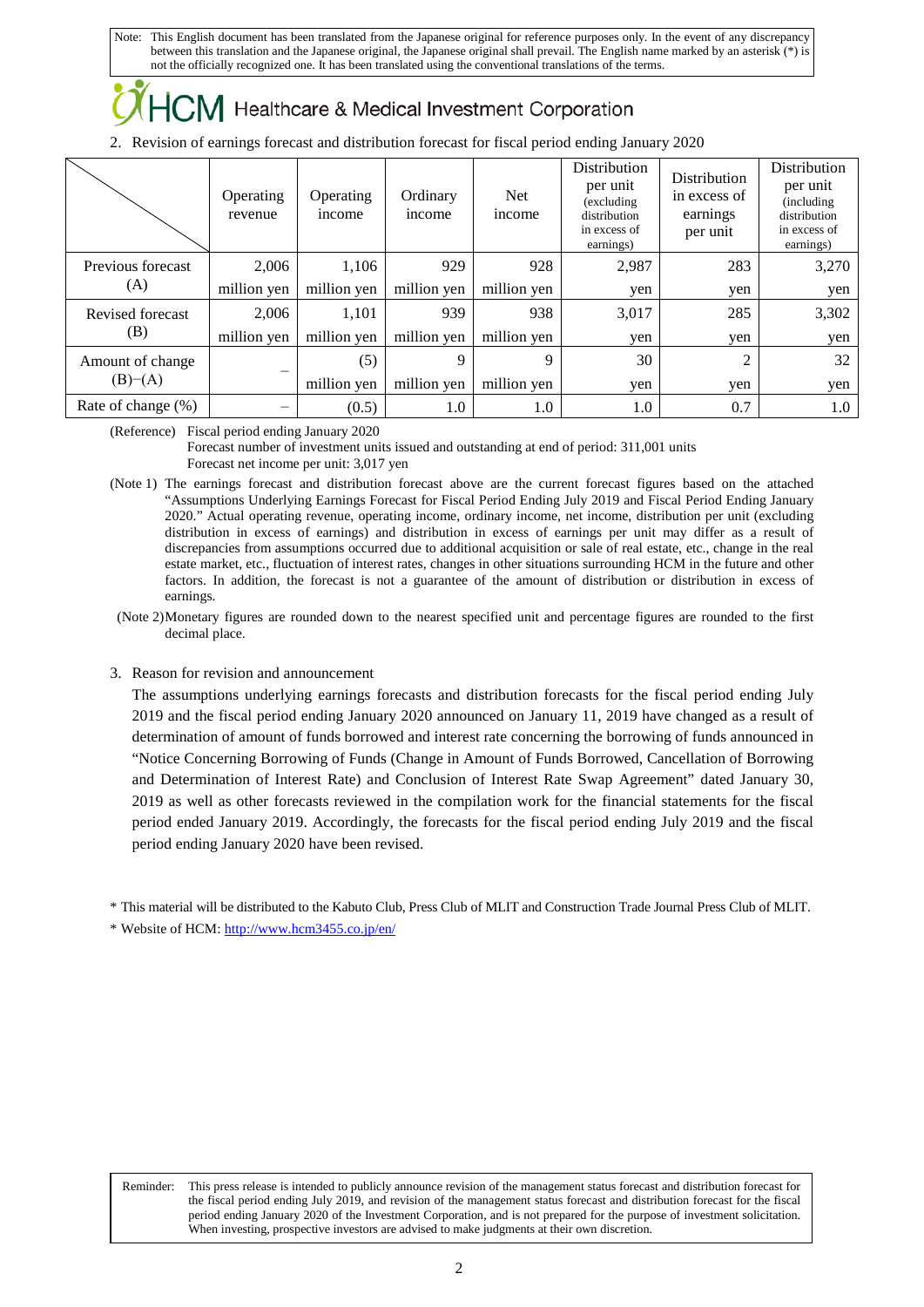$+C\!M$  Healthcare & Medical Investment Corporation

[Attached document]

Assumptions Underlying Earnings Forecast

|  |  |  | for Fiscal Period Ending July 2019 and Fiscal Period Ending January 2020 |  |
|--|--|--|--------------------------------------------------------------------------|--|
|--|--|--|--------------------------------------------------------------------------|--|

| Item          | Assumptions                                                                                                                                                                         |  |  |  |  |  |  |
|---------------|-------------------------------------------------------------------------------------------------------------------------------------------------------------------------------------|--|--|--|--|--|--|
| Accounting    | Fiscal period ending July 2019 (9th fiscal period): from February 1, 2019 to July 31,<br>$\blacktriangleright$<br>2019 (181 days)                                                   |  |  |  |  |  |  |
| period        | $\blacktriangleright$<br>Fiscal period ending January 2020 (10th fiscal period): from August 1, 2019 to January<br>31, 2020 (184 days)                                              |  |  |  |  |  |  |
|               | $\blacktriangleright$<br>It is assumed that there will be no changes (acquisition of new properties, sale of assets                                                                 |  |  |  |  |  |  |
|               | under management, etc.) in the trust beneficiary interests in real estate (35 properties in                                                                                         |  |  |  |  |  |  |
| Assets under  | total) owned by HCM as of the date of this document (hereinafter, the "Assets Under                                                                                                 |  |  |  |  |  |  |
| management    | Management") through to the end of the fiscal period ending January 2020. Actual                                                                                                    |  |  |  |  |  |  |
|               | change resulting from acquisition of new properties or sale of the Assets Under<br>Management, etc. may occur in the future.                                                        |  |  |  |  |  |  |
|               | Lease business revenue from the Assets Under Management is calculated by considering<br>$\blacktriangleright$                                                                       |  |  |  |  |  |  |
|               | and analyzing the lease agreement of each Asset Under Management effective as of the                                                                                                |  |  |  |  |  |  |
| Operating     | date of this document, tenants and market condition, etc.                                                                                                                           |  |  |  |  |  |  |
| revenue       | For operating revenue, it is assumed that there will be no default or non-payment of rents                                                                                          |  |  |  |  |  |  |
|               | by tenants.                                                                                                                                                                         |  |  |  |  |  |  |
|               | $\blacktriangleright$<br>The main breakdown of rental business expenses, the major component of operating                                                                           |  |  |  |  |  |  |
|               | expenses, are as follows:                                                                                                                                                           |  |  |  |  |  |  |
|               | Fiscal period<br>Fiscal period<br>ending July 2019<br>ending Jan. 2020                                                                                                              |  |  |  |  |  |  |
|               | 90 million yen<br>90 million yen<br>Property tax:                                                                                                                                   |  |  |  |  |  |  |
|               | Repair expenses:<br>18 million yen<br>19 million yen                                                                                                                                |  |  |  |  |  |  |
|               | Depreciation:<br>440 million yen<br>442 million yen                                                                                                                                 |  |  |  |  |  |  |
|               | Other expenses related to rent business:<br>45 million yen<br>46 million yen                                                                                                        |  |  |  |  |  |  |
|               |                                                                                                                                                                                     |  |  |  |  |  |  |
|               | ≻<br>Out of rental business expenses, the major component of operating expenses, expenses<br>other than depreciation is calculated based on the past figures reflecting factors for |  |  |  |  |  |  |
|               | change in expenses.<br>➤<br>In purchasing and selling real estate in general, real property tax and urban planning tax                                                              |  |  |  |  |  |  |
|               | are calculated by period distribution with previous owners and settled at the time of                                                                                               |  |  |  |  |  |  |
| Operating     | acquisition, but as HCM incudes this settlement money in acquisition cost, they are not                                                                                             |  |  |  |  |  |  |
| expenses      | recorded as expenses in the year of acquisition. Accordingly, real property tax and urban                                                                                           |  |  |  |  |  |  |
|               | planning tax of the Assets Acquired in the 9th fiscal period will not be recorded as                                                                                                |  |  |  |  |  |  |
|               | expenses in the fiscal period ending July 2019 and the fiscal period ending January                                                                                                 |  |  |  |  |  |  |
|               | 2020, and such for fiscal 2020 will be recorded as expenses from the fiscal period ending                                                                                           |  |  |  |  |  |  |
|               | July 2020. Moreover, the total amount of real property tax and urban planning tax to be                                                                                             |  |  |  |  |  |  |
|               | included in the acquisition cost of the Assets Acquired in the 9th fiscal period is 90                                                                                              |  |  |  |  |  |  |
|               | million yen.                                                                                                                                                                        |  |  |  |  |  |  |
|               | For repair expenses, the Asset Management Company records the expenses it deems                                                                                                     |  |  |  |  |  |  |
|               | necessary for each property in each period. However, as repair expenses may increase or<br>additional repairs may be required due to unpredictable factors, actual expenses may     |  |  |  |  |  |  |
|               | differ significantly from the forecast.                                                                                                                                             |  |  |  |  |  |  |
|               | Depreciation is calculated using the straight-line method and includes ancillary expenses.<br>➤                                                                                     |  |  |  |  |  |  |
|               | $\blacktriangleright$<br>The asset management fee paid to the Asset Management Company is assumed to be 142                                                                         |  |  |  |  |  |  |
|               | million yen for the fiscal period ending July 2019 and 200 million yen for the fiscal                                                                                               |  |  |  |  |  |  |
|               | period ending January 2020.                                                                                                                                                         |  |  |  |  |  |  |
|               | Investment unit issuance expenses accompanying the issuance of new investment units<br>➤                                                                                            |  |  |  |  |  |  |
|               | are depreciated evenly over 3 years and are assumed to be 10 million yen for the fiscal                                                                                             |  |  |  |  |  |  |
| Non-operating | period ending July 2019 and 10 million yen for the fiscal period ending January 2020.                                                                                               |  |  |  |  |  |  |
| expenses      | Interest expenses and other borrowing-related expenses are assumed to be 148 million<br>➤                                                                                           |  |  |  |  |  |  |
|               | yen for the fiscal period ending July 2019 and 151 million yen for the fiscal period                                                                                                |  |  |  |  |  |  |
|               | ending January 2020                                                                                                                                                                 |  |  |  |  |  |  |

L Reminder: This press release is intended to publicly announce revision of the management status forecast and distribution forecast for the fiscal period ending July 2019, and revision of the management status forecast and distribution forecast for the fiscal period ending January 2020 of the Investment Corporation, and is not prepared for the purpose of investment solicitation. When investing, prospective investors are advised to make judgments at their own discretion.